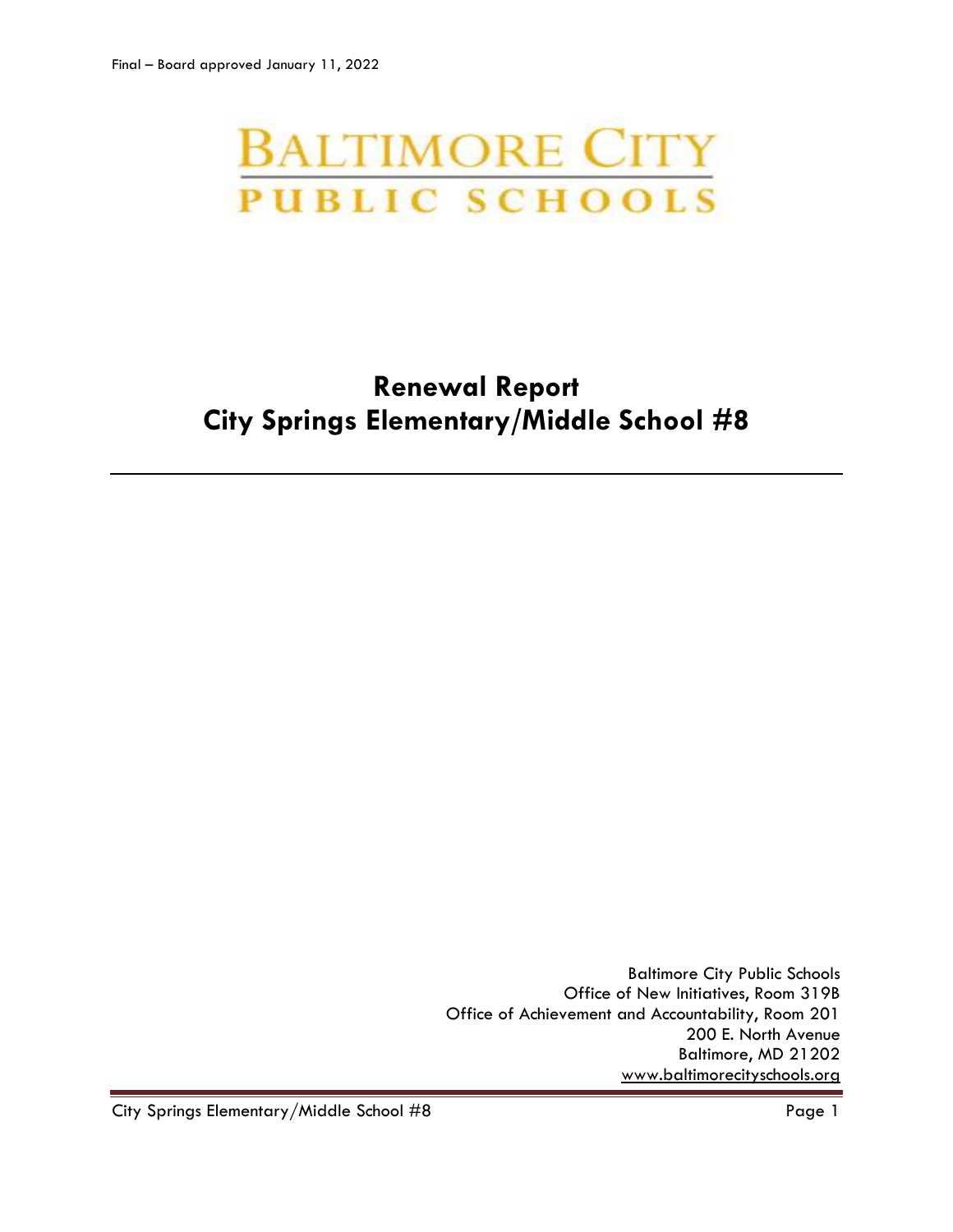# **REPORT INTRODUCTION**

#### *Purpose of the Report*

The renewal report is a summary of findings and a resulting recommendation regarding renewal of the charter or contract for an operator-run school. To inform this recommendation, Baltimore City Public Schools collects and analyzes documentation including the school's renewal application, and an evaluation of the school's performance based on the renewal rubric, the School Effectiveness Review (SER) performed on site at each school and consideration of all other relevant information.

City Schools' renewal criteria are based on state law (§ 9-101, *et seq*., MD. CODE ANN., EDUC.) and Baltimore City Board of School Commissioners' policy IHBJ and associated administrative regulations (IHBJ-RA and JFA-RA). The Board's policy requires that schools up for renewal be evaluated on multiple measures including, but not limited to, the following:

- **Student achievement**, constituting at least 50 percent of the renewal score and including measures such as schoolwide performance on state assessments, College and Career Readiness (for schools with high school grades), academic programming for special student populations, and a school's fidelity to its charter
- **School climate** (chronic absence, suspensions, enrollment trends, school choice data, and school survey results from parents, teachers, and students)
- **Financial management and governance** (annual audits, school budget submissions, grants management, board documentation; compliance/adherence with federal, state, and local laws, rules, and regulations)
- An overall finding of not effective in any of the key areas (Student Achievement, School Climate, or Financial Management/Governance) may be the basis of a non-renewal decision.

The renewal process is a component of City Schools' annual review of its schools, designed to ensure that students and families across the district have access to school options that meet their interests and needs. The framework was originally developed in 2011 by the Renewal Stakeholders Working Group (composed of school operators from a range of school types, Supporting Public Schools of Choice, and the Maryland Charter School Network) who worked to develop a methodology for evaluating the performance of operator-run schools. The result: a fair, transparent, and rigorous renewal framework that reflects schools' unique nature and innovative contributions to student achievement, used for the first time in the 2012-13 school year, and a process for reviewing and updating the framework each year.

At the conclusion of each year's renewal cycle, staff engages operators and other key stakeholders in a review of the process to identify areas for improvement that could be addressed while still maintaining a level of predictability for schools up for renewal in the following year.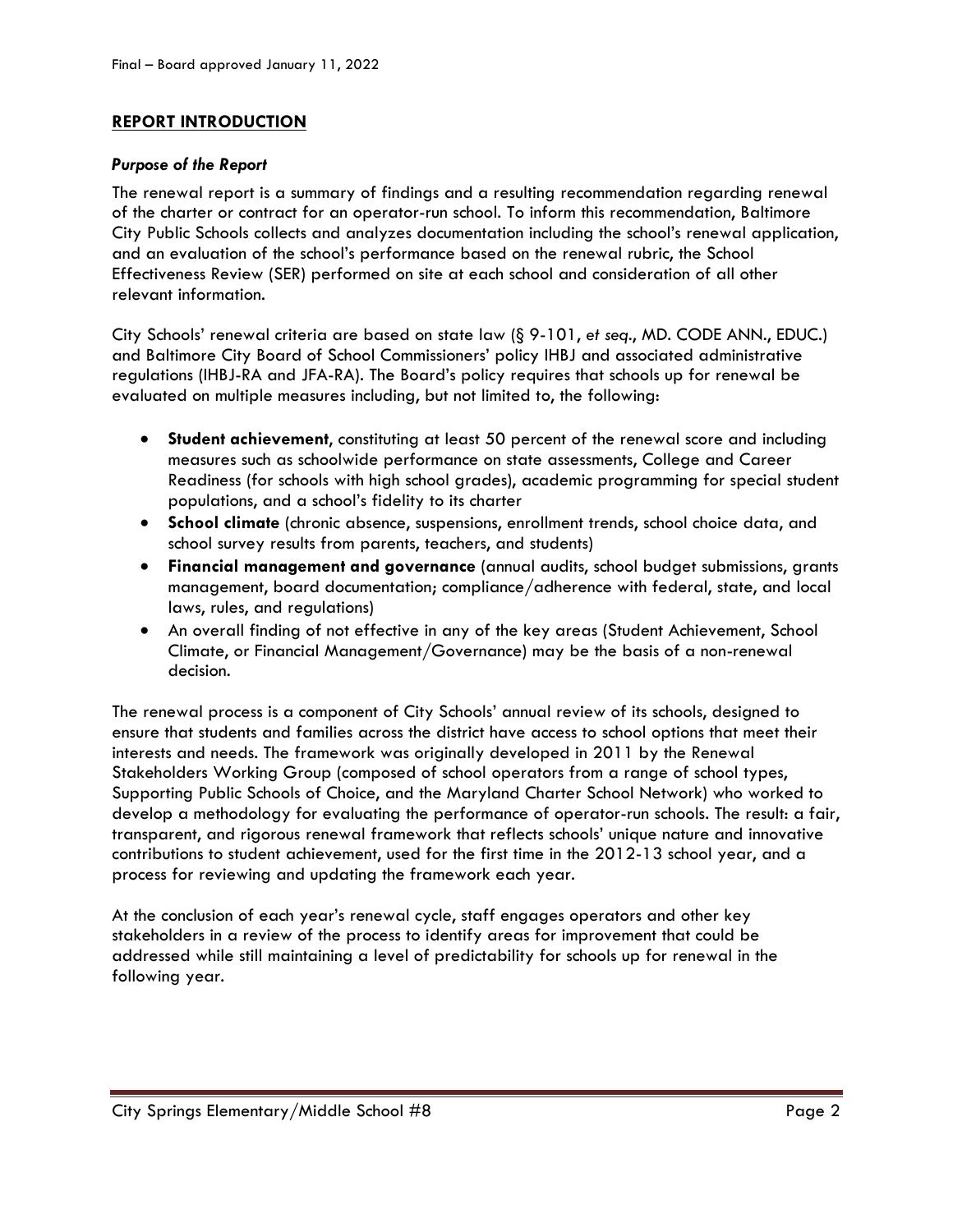# *The Process*

Based on recommendation of staff and feedback from school operators and other stakeholders following the normal feedback and review cycle, the Baltimore City Board of School Commissioners approved a modified renewal process for school year 2021-22. This modified process was designed to take into considerations the lingering impacts of the Covid19 pandemic on student data while still holding operators accountable to delivering strong programs for students. This year's process takes a focused look at data in the key areas (Student Achievement, School Climate and Effective Financial Management and Governance). Since the scope of certain data items like state assessments is limited, the Board approved modifications so that the only terms schools will be eligible for are either a three-year renewal term or non-renewal<sup>1</sup>. Nonrenewal recommendations will be considered for schools where the evidence indicates serious financial sustainability concerns, or inability to comply with critical state, federal and local guidelines that places students, staff or the district at risk. Thus, schools that earn a "Not Effective" rating in any of the following metrics will be recommended for non-renewal by the Charter and Operator-Led Schools Advisory Board to the CEO:

- Effective Programming for Students with Disabilities,
- Audit Content, Internal Controls,
- Operator Capacity, or
- Strategic Leadership/Governance (All of Domain 4 from SER).

If a school is considered for non-renewal based on any of these four metrics, the Board will also consider the school's record of renewal and academic performance, as measured in the Academic Success section of the renewal rubric, in making its renewal decision.

In addition to determining the renewal or non-renewal of a school's contract, the renewal process informs the Board and the public on the efficacy of school performance and practices, as well as helping identify areas for growth in schools' planning for their next contract term.

The revised process continues to use the following components:

- Renewal Rubric (Updated to reflect the above changes)
- Application for Renewal

l

- Data Tables prepared by City Schools
- School Effectiveness Review (Streamlined to include fewer key actions in metrics used in the School Climate section of the renewal rubric)

 $^{\rm 1}$  In the modified renewal process for 2021-22, schools will not be eligible for a 5-year term or 8-year "extended" term. However, the outcome of the 2021-22 renewal process will allow schools to earn progress towards an extended renewal term in the future. According to Board Policy IHBJ – Public Charter Schools, "A public charter school shall only be eligible for an extended renewal term if the school has two or more consecutive full renewals, including demonstrating quality programming for all student groups." For the 2021-22 renewal process, a school that receives "Meets Expectations", "Effective" or "Highly Effective" in each of the four metrics that could lead to nonrenewal listed above, as well as "Effective" or "Highly Effective" in the overall Academics section, will be considered to have earned a full renewal for their progress towards an 8-year extended renewal in future renewal processes.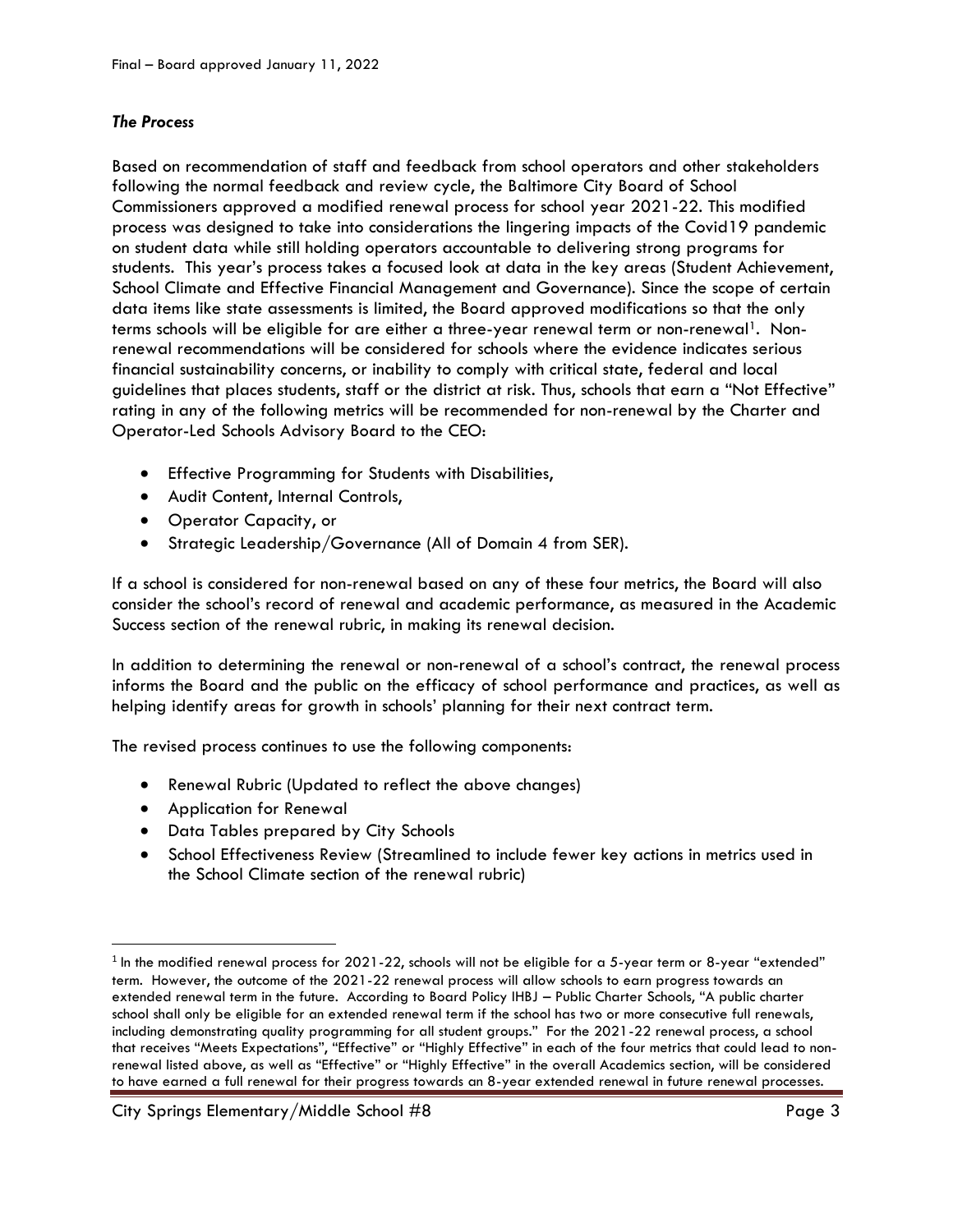The process starts with a review by the Charter and Operator-led Schools Advisory Board, whose members represent foundations, nonprofit organizations, school choice advocates, school operators, and district representatives; and whose function is to provide advice to the CEO on renewal and other issues as they relate to operator-led schools. In performing its review, the Advisory Board looks at all data and information, both quantitative and qualitative, to make sound recommendations to the CEO. After its review of the components above, the Advisory Board makes recommendations to City Schools' CEO on whether charters or contracts should be renewed. The CEO considers the recommendations and the quantitative and qualitative review, and then makes her own recommendation to the Board. In some instances, the nature or severity of an issue raised during the renewal process is serious enough to give it extra weight in formulating the renewal recommendation and, ultimately, the renewal decision, especially in instances where the issue affects the wellbeing of students, staff, or the district as a whole.

The ultimate decision on all operator renewals rests with the Board, which considers the recommendations and rationale of the CEO, the operator renewal report, testimony given at public Board meetings and work sessions, the contents of the official record and the factors listed in policy IHBJ and administrative regulation IHBJ-RA for charter schools, and policy FCA and administrative regulation FCA-RA for non-charter schools. This includes the Board's ability to consider prior partial renewal terms afforded to operators who have had serious challenges in the prior renewal that remain issues that continue to affect the wellbeing of students, staff, or the district as a whole based on evidence in this renewal process. In particular, as Policy IHBJ states, "[t]he Board may decide that a public charter school is not eligible for two consecutive partial renewals."

| <b>Actions</b>                                                                                                              | <b>Timeline</b>           |
|-----------------------------------------------------------------------------------------------------------------------------|---------------------------|
| Schools submit renewal applications                                                                                         | September 2, 2021         |
| <b>Charter and Operator-led Schools Advisory Board reviews</b><br>renewal applications and makes recommendations to the CEO | September to October 2021 |
| District presents recommendations to Board at public meeting                                                                | November 9, 2021          |
| Work Session for operator to provide oral testimony to Board in a<br>meeting open to the public                             | December 9, 2021          |
| Board votes on renewal recommendations                                                                                      | January 11, 2022          |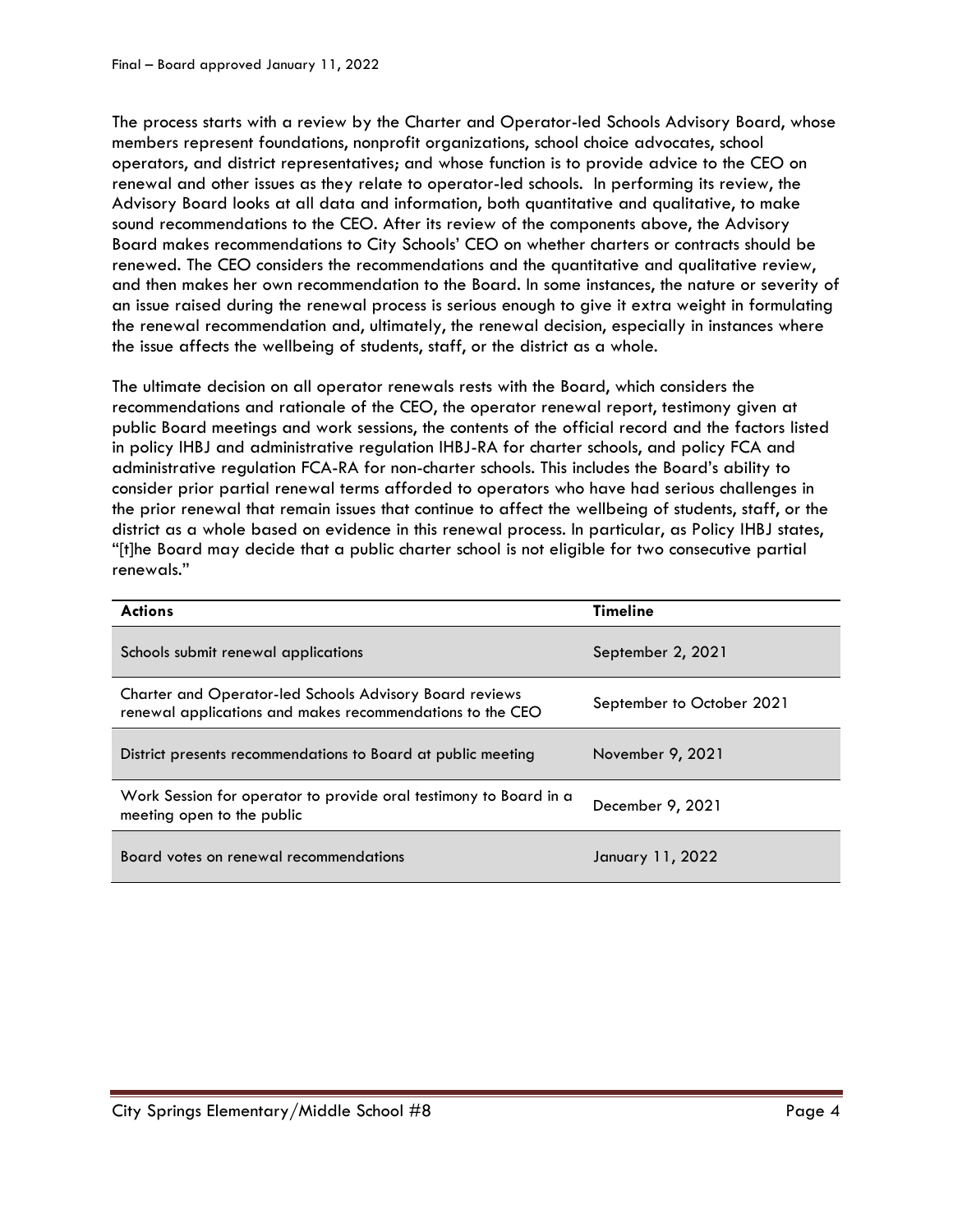# *City Springs Elementary/Middle School #8*

*Operator:* Baltimore Curriculum Project *Configuration:* Elementary/Middle<sup>2</sup> *Type:* Charter *Enrollment:* 470<sup>3</sup>

### **Recommendation**

*3-year renewal*

# **Discussion**

l

On January 11, 2022, the Baltimore City Board of School Commissioners voted to renew the contract with Baltimore Curriculum Project to operate City Springs Elementary/Middle School for a three-year term running from July 1, 2022 to June 30, 2025.

The school was rated "Meets Expectations" in Audits/Internal Controls, "Developing" in Effective Programming for Students with Disabilities, "Effective" in Operator Capacity, "Highly Effective" in Strategic Leadership/Governance, and "Effective" in Academics overall.

City Springs was rated "Effective" in Fidelity to Charter/Application Overall, indicating that "*the school has implemented the mission expressed in its charter application and mission is clear to most stakeholders. Evidence that the school has made a good to fair effort to gather data to assess its efficacy and has implemented effective strategies to address any challenges evident in the data, particularly in the areas of student performance, enrollment, student attendance, dropout rates, attrition and student choice data/school demand4*." The school's mission to "Improve Student Outcomes; Raise Educational Standards; Increase Access to Opportunities" is evident in a variety of ways. The school has conducted ongoing reexamination of its curriculum using data to identify areas in need of improvement, including development of its own culturally-relevant ELA curriculum for middle grades students. The renewal application clearly shows how data cycles are used to drive instruction on a day to day basis and produce effective outcomes for students. The school also shows evidence of creating a welcoming environment for students and families, as shown in the importance of restorative practices to the school's mission, commitment to providing wraparound supports to students and families, and the commitment to community building with the surrounding neighborhood. City Springs sits in a neighborhood that has been greatly impacted by the Perkins Somerset Oldtown Transformation Plan, which has led to a large number of families leaving the school and relocating out of the neighborhood while the Perkins Homes are renovated. Given this challenge, the school's cohort retention rate, which has fluctuated near the

City Springs Elementary/Middle School #8 Page 5

 $2$  City Springs Elementary/Middle School hosts a pre-k program. Pre-k programs at charter schools are overseen by City Schools and are not considered in the renewal review.

<sup>3</sup> Total enrollment counts reflect the MSDE official enrollment file for grades k-12, which includes students enrolled on September 30 each year. This file is verified by MSDE prior to becoming the official enrollment count for the year. <sup>4</sup> Text in italics is quoted from the 2021-22 Operator Renewal Rubric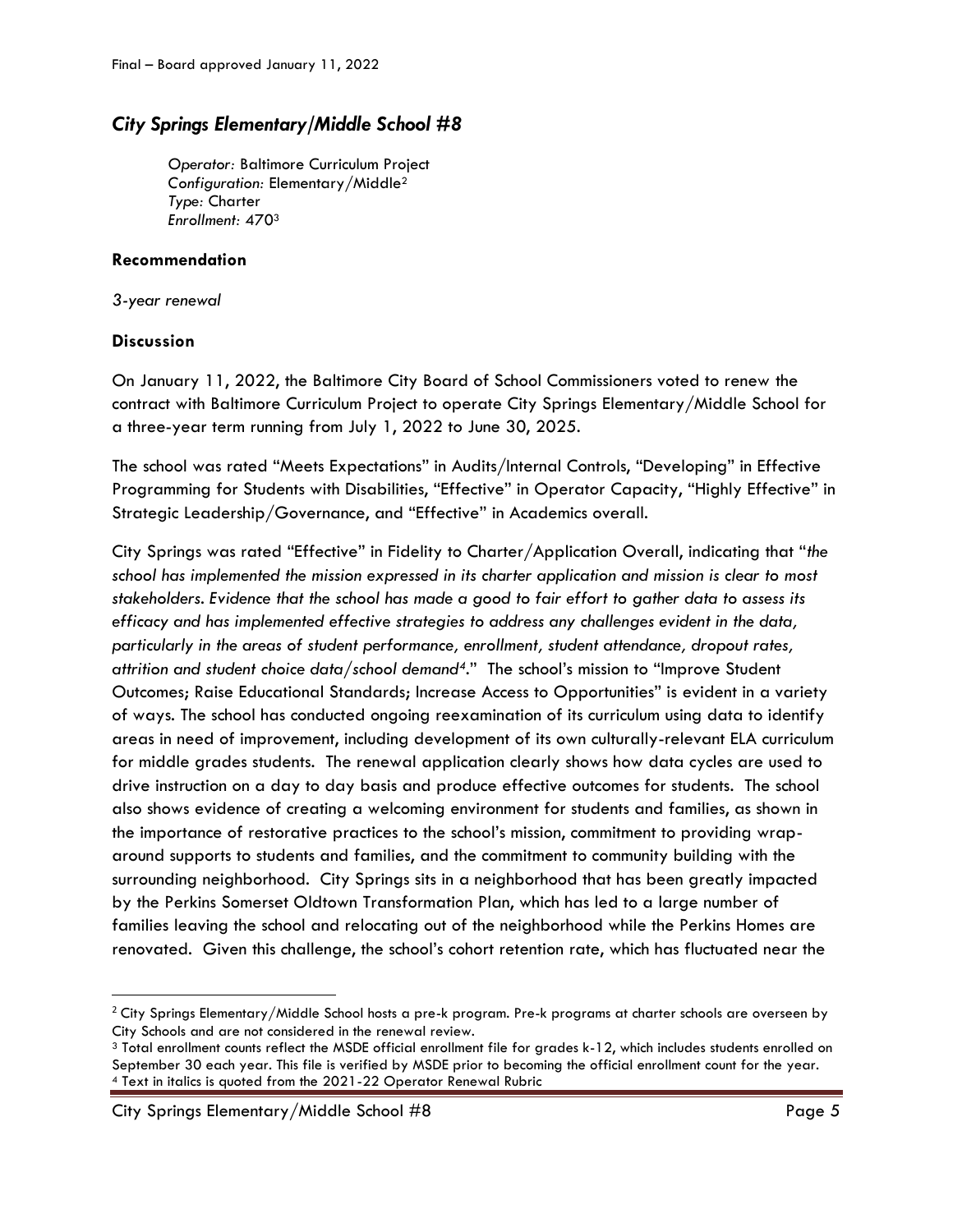district average and has shown consistent increases in recent years, shows family interest in remaining with the school. City Springs does have challenges in the areas of attendance and chronic absence. While attendance rates are only slightly below district averages, chronic absence rates are much higher, especially in elementary grades. While some of this can be attributed to relocations due to the Perkins Homes transformation plan, the school must focus strategies to ensure all students are attending on a regular basis.

City Springs Elementary/Middle School is rated "Effective" in the Academics section of the renewal rubric. The state performance ratings are based on the most recent years when the state assessment was given which are for school years 2016-17, 2017-18, and 2018-19. For PARCC absolute performance (2018-19), schools are compared to schools with similar levels of students considered economically disadvantaged (ED) because absolute performance on assessments is highly correlated to the relative wealth of student populations. For PARCC absolute performance, the school was rated "Highly Effective" in ELA 3-5 (88<sup>th</sup> percentile in its ED comparison group) and ELA 6-8 (86<sup>th</sup> percentile), "Effective" in math 3-5 (69<sup>th</sup> percentile) and "Developing in math 6-8 (57th percentile). In PARCC growth performance, which looks at the extent to which a school can improve individual student performance year to year over the three-year period considered, the school was rated "Effective" in ELA 6-8 (68<sup>th</sup> percentile overall) and math 6-8 (70<sup>th</sup> percentile), and "Developing" in ELA 3-5 (62<sup>nd</sup> percentile) and math 3-5 (63<sup>rd</sup> percentile).

An area of growth for City Springs Elementary/Middle is in Effective Programming for Students with Disabilities, where the school was rated "Developing." The schools shows evidence that it is "*working towards a trajectory of growth, is aware of its data and responsibilities to students with disabilities, and has implemented processes, interventions and strategies to support student outcomes including to address any gaps in the data as it relates to performance and climate metrics for students with disabilities over time over the course of the contract but in some instances has struggled to take measures that are appropriate and sufficient. The school has taken steps to remedy such shortcomings*." In both academic performance and climate, the school's data does not yet show a trajectory of growth for students with disabilities, with areas such as PARCC performance and chronic absence below district averages. An audit of school practices conducted by the Office of Special Education showed that while the school generally provides appropriate services to students with disabilities there are areas for improvement. The school's renewal application did not adequately address how it would work to improve special education programming.

*For more information on school practices, please also see the school's School Effectiveness Report which can be found at www.baltimorecityschools.org.*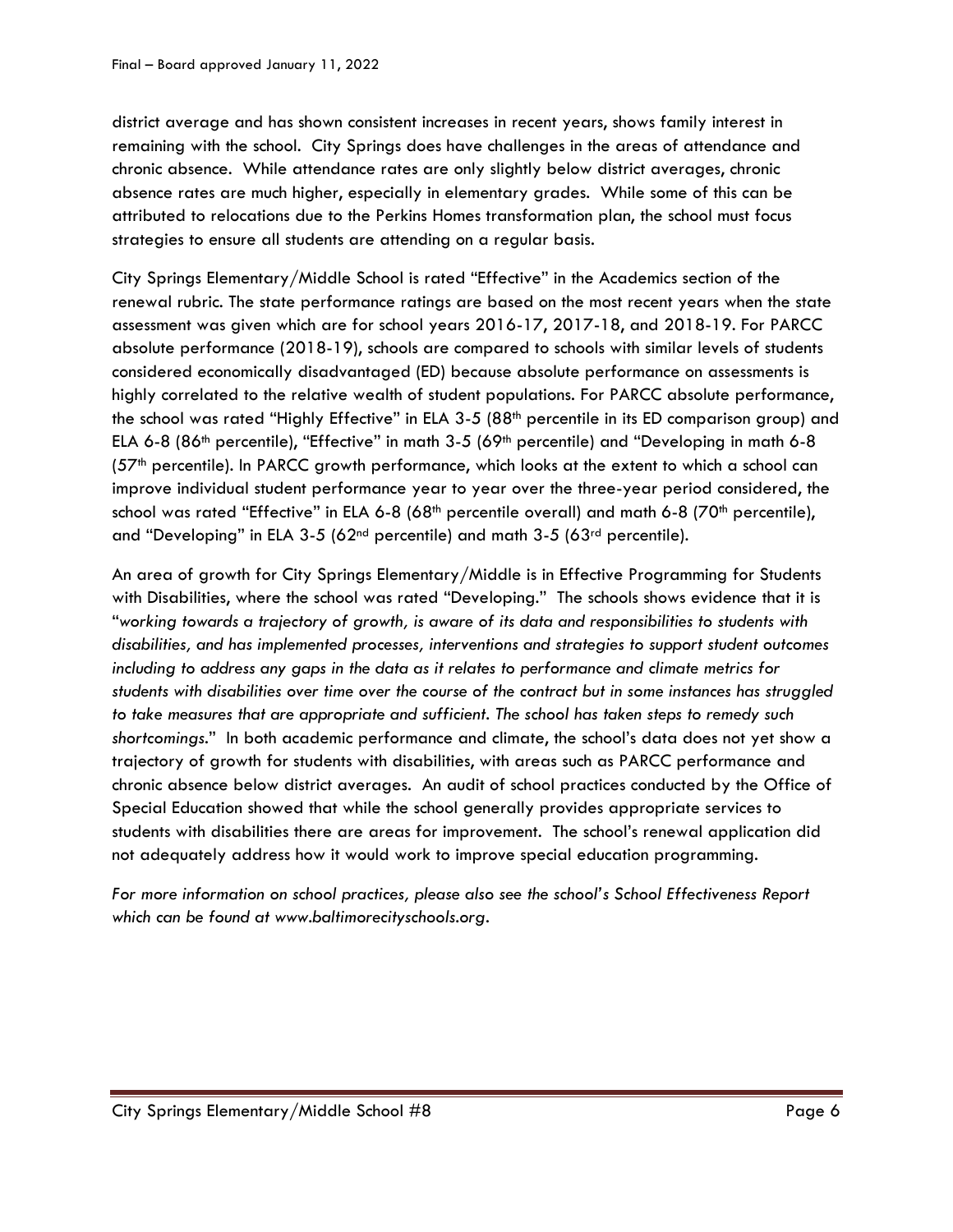# **Findings (Elementary/Middle school rubric)**

*Category 1. Has the school followed sufficient financial management and governance practices? Has the school had challenges with meeting critical district, state or federal guidelines? Has the school delivered strong academic programming for students will disabilities that demonstrates a trajectory of growth? Has the school provided strategic leadership and governance?*

| <b>Sub-Category</b>                                                                    | <b>Renewal Metric</b>                                                                                                                                                                                                                                                                                                                                                                                                                                                                                                                                                            | <b>City Schools Rating</b> |  |
|----------------------------------------------------------------------------------------|----------------------------------------------------------------------------------------------------------------------------------------------------------------------------------------------------------------------------------------------------------------------------------------------------------------------------------------------------------------------------------------------------------------------------------------------------------------------------------------------------------------------------------------------------------------------------------|----------------------------|--|
| 1.1 Audit Content, Internal<br>Controls                                                | The extent to which the school's Independent<br>Auditor's Reports offer unqualified opinions and no<br>management points in each of the years of the<br>charter term. The extent to which statements of cash<br>flow and ratio of assets to liabilities indicate that<br>the operator has strong performance on their short-<br>term liquidity measure.                                                                                                                                                                                                                          | <b>Meets Expectations</b>  |  |
| 1.2 Effective Programming<br>for Students with<br><b>Disabilities</b>                  | The extent to which the school has a demonstrated<br>a strong trajectory of growth, is aware of its data<br>and responsibilities to students with disabilities,<br>does not have any gaps or has decreased gaps in<br>the data as it relates to performance and climate<br>metrics for students with disabilities over time, and<br>has effectively and consistently implemented<br>processes, interventions and strategies to support<br>student outcomes over the course of the contract.                                                                                      | <b>Developing</b>          |  |
| 1.3 Operator Capacity                                                                  | The extent to which the school has operated<br>effectively, and the operator has consistently met<br>all state, federal reporting requirements critical<br>District or federal obligations and has not received<br>any Notices of Concern or Notices of Reprimand<br>during the contract period. (Evidence that may be<br>considered includes compliance with state or<br>federal reporting requirements, budget submissions<br>and monitoring reports, quarterly reports, and the<br>relative number, frequency and severity of Notices<br>of Concern or Notices of Reprimand.) | <b>Effective</b>           |  |
| 1.4 Strategic<br>Leadership/Governance                                                 | School Effectiveness Review Score - Strategic<br>Leadership                                                                                                                                                                                                                                                                                                                                                                                                                                                                                                                      | <b>Highly Effective</b>    |  |
| There is no overall rating for this section as each metric is considered individually. |                                                                                                                                                                                                                                                                                                                                                                                                                                                                                                                                                                                  |                            |  |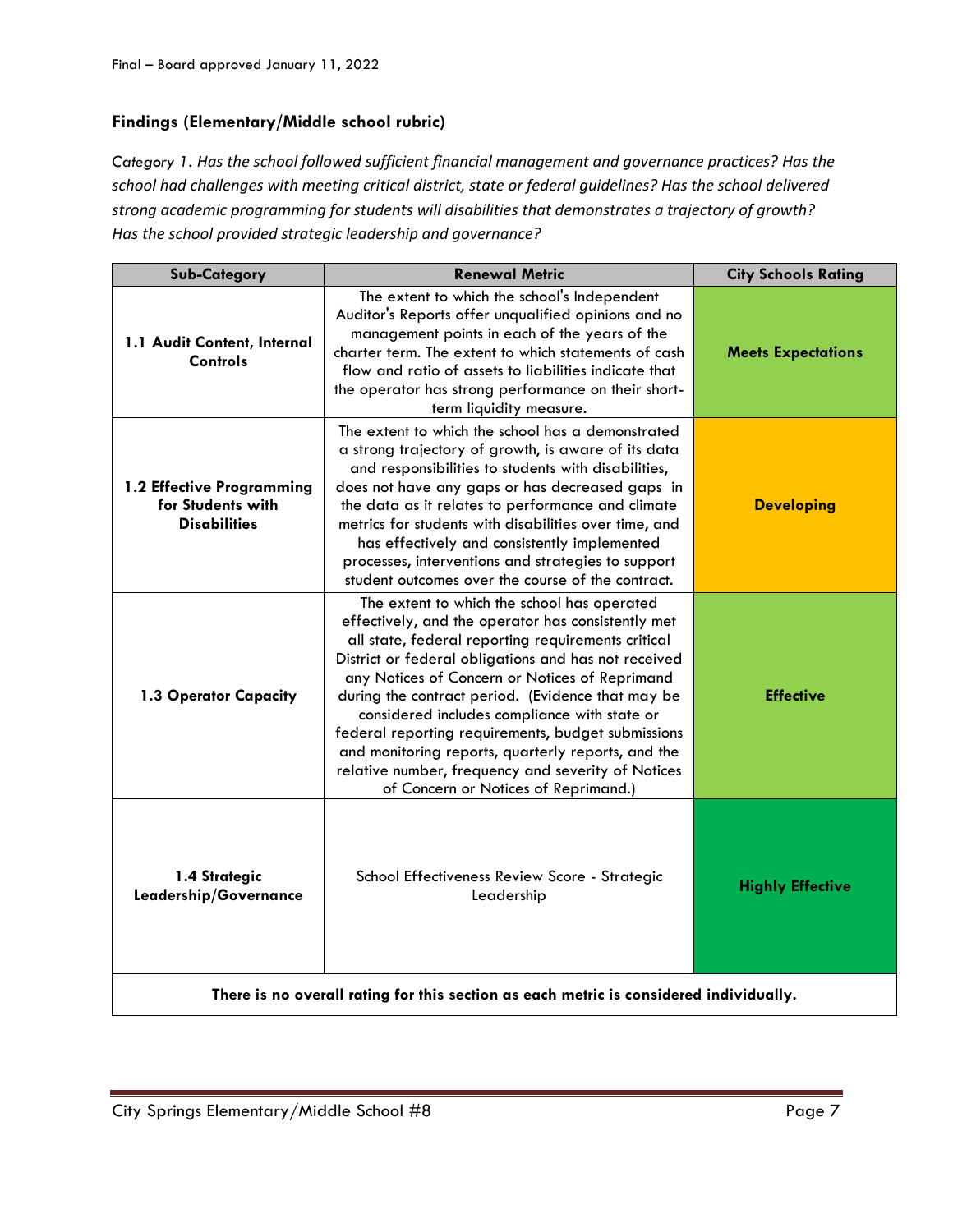| Category 2. Is the school an academic success? |  |  |  |  |  |  |
|------------------------------------------------|--|--|--|--|--|--|
|------------------------------------------------|--|--|--|--|--|--|

| Sub-Category                                             | <b>Renewal Metric</b>                                                                                                                                                                                                                                                                                                                                                                                                                                                                                                                                                            | <b>City Schools Rating</b> |
|----------------------------------------------------------|----------------------------------------------------------------------------------------------------------------------------------------------------------------------------------------------------------------------------------------------------------------------------------------------------------------------------------------------------------------------------------------------------------------------------------------------------------------------------------------------------------------------------------------------------------------------------------|----------------------------|
| 2.1 Absolute Student<br>Achievement                      | Average Mean Scale Score PARCC ELA (grades 3-<br>5)                                                                                                                                                                                                                                                                                                                                                                                                                                                                                                                              | <b>Highly Effective</b>    |
|                                                          | Average Mean Scale Score PARCC Math (grades<br>$3-5$                                                                                                                                                                                                                                                                                                                                                                                                                                                                                                                             | <b>Effective</b>           |
|                                                          | Average Mean Scale Score PARCC ELA (grades 6-<br>8)                                                                                                                                                                                                                                                                                                                                                                                                                                                                                                                              | <b>Highly Effective</b>    |
|                                                          | Average Mean Scale Score PARCC Math (grades<br>$6-8$                                                                                                                                                                                                                                                                                                                                                                                                                                                                                                                             | <b>Developing</b>          |
|                                                          | Trend in Average Mean Scale Score PARCC ELA<br>$(grades 3-5)$                                                                                                                                                                                                                                                                                                                                                                                                                                                                                                                    | <b>Effective</b>           |
| <b>2.2 Student Achievement</b>                           | Trend in Average Mean Scale Score PARCC Math<br>$(grades 3-5)$                                                                                                                                                                                                                                                                                                                                                                                                                                                                                                                   | <b>Highly Effective</b>    |
| <b>Trend</b>                                             | Trend in Average Mean Scale Score PARCC ELA<br>(grades 6-8)                                                                                                                                                                                                                                                                                                                                                                                                                                                                                                                      | <b>Developing</b>          |
|                                                          | Trend in Average Mean Scale Score PARCC Math<br>(grades 6-8)                                                                                                                                                                                                                                                                                                                                                                                                                                                                                                                     | <b>Not Effective</b>       |
|                                                          | Growth in Average Mean Scale Score PARCC ELA<br>$(grades 3-5)$                                                                                                                                                                                                                                                                                                                                                                                                                                                                                                                   | <b>Developing</b>          |
| <b>2.3 Student Achievement</b>                           | Growth in Average Mean Scale Score PARCC Math<br>$(grades 3-5)$                                                                                                                                                                                                                                                                                                                                                                                                                                                                                                                  | <b>Developing</b>          |
| Growth                                                   | Growth in Average Mean Scale Score PARCC ELA<br>$(grades 6-8)$                                                                                                                                                                                                                                                                                                                                                                                                                                                                                                                   | <b>Effective</b>           |
|                                                          | Growth in Average Mean Scale Score PARCC Math<br>(grades 6-8)                                                                                                                                                                                                                                                                                                                                                                                                                                                                                                                    | <b>Effective</b>           |
| 2.4 Fidelity to<br><b>Charter/Application</b><br>Overall | The extent to which the school has fully implemented<br>the mission expressed in its charter application and<br>this mission is clear to all stakeholders. The extent<br>to which the school has delivered high quality<br>programming for all student subgroups. The extent<br>to which the school is gathering data to assess its<br>efficacy and has effectively addressed any<br>challenges evident in the data, particularly in the<br>areas of subgroup performance, enrollment, student<br>attendance, dropout rates, attrition and student<br>choice data/school demand. | <b>Effective</b>           |
| <b>Academics Overall Rating</b>                          | <b>Effective</b>                                                                                                                                                                                                                                                                                                                                                                                                                                                                                                                                                                 |                            |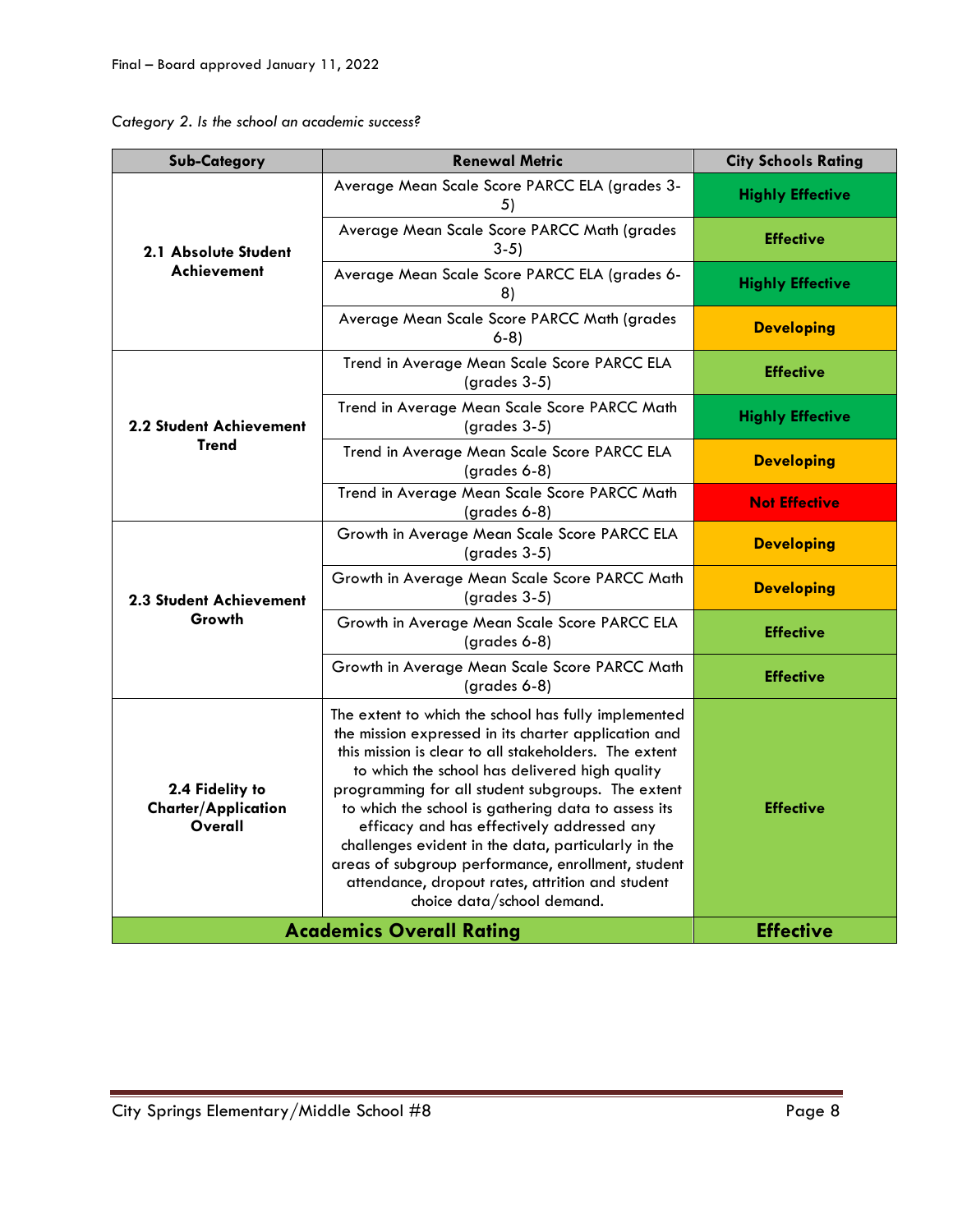### *Category 3. Does the school have a strong climate?*

As part of the modified renewal process for 2021-22, Domains 1-3 of the School Effectiveness Review (SER), which are considered in the Climate section of the renewal rubric, were modified and abbreviated. These domains did not receive overall ratings and are summarized below. For more information on the efficacy of school practice in these domains please see the full SER report available on the district website at [https://www.baltimorecityschools.org/renewal.](https://www.baltimorecityschools.org/renewal)

| Domain 1: Highly Effective Instruction |                                                                                          |                         |  |
|----------------------------------------|------------------------------------------------------------------------------------------|-------------------------|--|
| <b>Domain</b>                          | <b>Description</b>                                                                       | Rating                  |  |
| 1.1                                    | School leadership supports highly effective<br>instruction.                              | <b>Highly Effective</b> |  |
| 1.2                                    | Teachers use multiple data sources to adjust<br>practice.                                | <b>Not Rated</b>        |  |
| 1.3                                    | Teachers deliver highly effective instruction.                                           | <b>Developing</b>       |  |
| 1.4                                    | Teachers establish a classroom environment in which<br>teaching, and learning can occur. | <b>Not rated</b>        |  |

| <b>Domain 2: Talented People</b> |                                                                                                                                   |                  |  |
|----------------------------------|-----------------------------------------------------------------------------------------------------------------------------------|------------------|--|
| Domain                           | <b>Description</b>                                                                                                                | Rating           |  |
| 2.1                              | The school implements systems to select effective<br>teachers and staff whose skills and beliefs meet the<br>needs of the school. | <b>Not Rated</b> |  |
| 2.2                              | The school develops teacher and staff capacity<br>through individualized support and professional<br>development.                 | <b>Effective</b> |  |

| <b>Domain 3: Vision and Engagement</b> |                                                                                                                                                           |                         |  |
|----------------------------------------|-----------------------------------------------------------------------------------------------------------------------------------------------------------|-------------------------|--|
| Domain                                 | <b>Description</b>                                                                                                                                        | Rating                  |  |
| 3.1                                    | The school has a clear vision and mission that<br>promotes a student-centered, culturally relevant<br>learning that prepares students for future success. | <b>Highly Effective</b> |  |